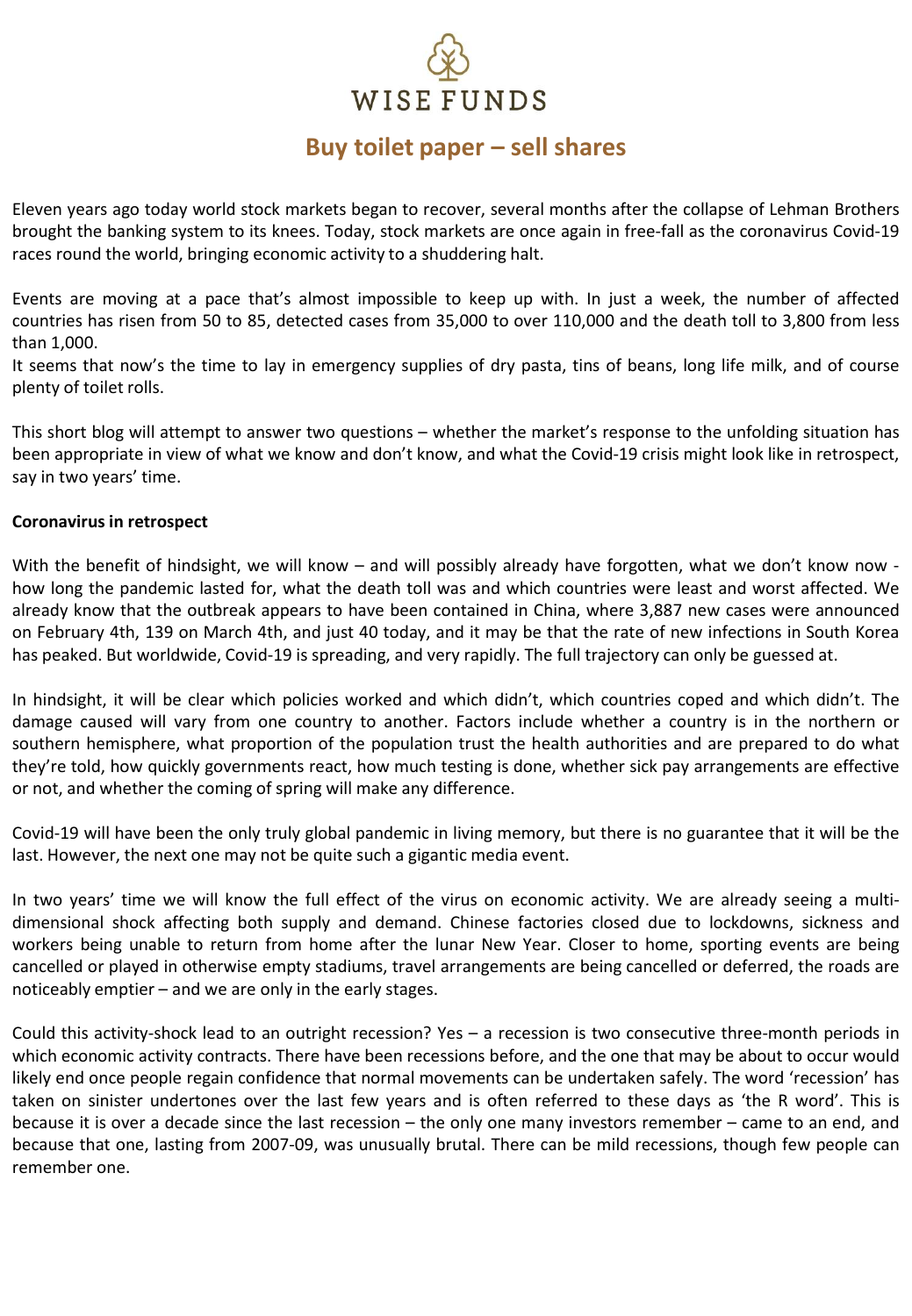A coming recession – if such it is – might consist of few months of lower activity followed by a pick-up once the allclear is sounded. However, those would probably be months of sharply lower revenues for companies in the leisure and travel industries, some retailers, estate agents, construction and home improvement companies, and of pain for anyone made redundant by businesses desperate to reduce costs.

The recovery in share prices which began eleven years ago today was kick-started in large part by the reduction of interest rates to previously unknown levels and the policy, known as QE, of supporting the price of government debt. Today, it's generally agreed that these policies have run their course. Interest rates can't be cut much further because they're close to zero already. An emergency half-percent cut last week in the US, which has the most scope among the larger economies to cut interest rates, was met with disdain in financial markets. Other policies will be needed to help challenged businesses through this difficult time, which could include tax cuts and subsidised sick pay. But then the spectre of moral hazard could arise – should governments interfere with capitalism's natural process of creative destruction by propping up the weak at the expense of the strong? If they don't, there will be bankruptcies – the airline Flybe's recent descent into administration was hastened by the Covid-19-related slump in demand. If they do, they will be accused of propping up zombies. Whatever governments do or don't do, there will be fatalities in the corporate sector – leaving empty spaces which the stronger survivors will expand into. These companies may be identified in advance as ones with able managements who are wasting no time in responding to the situation and have balance sheets strong enough to withstand prolonged periods of impaired cash-flow.

#### **Will everything return to normal afterwards?**

At a guess, yes – and no. Apart from causing the demise of companies that might have survived otherwise, the coming crisis is likely to accelerate trends that are already happening, such as the growth in home-working and internet shopping, and the speed at which companies cut costs. Another permanent change may be in the way companies look at their supply chains. Companies whose businesses consist of re-selling products imported from one or two suppliers in China must be feeling vulnerable today in a way they didn't a few weeks ago, and the stock market is busily factoring supply-chain risk into their share prices. The long-time consensus view of globalisation as an allround good thing has been questioned in recent years. The process of de-globalisation or 're-shoring' may accelerate, too.

#### **Has the market's response to the coronavirus crisis been appropriate?**

The current panic began a couple of weeks ago when the news that the virus had appeared in Italy and South Korea turned it into potentially a global phenomenon, rather than a purely local Chinese one, and has continued as the virus has jumped across borders and new cases have multiplied.

What's happened in the markets in the last couple of weeks is a major risk-off event, akin to what we saw after the 9/11 attacks in 2001, in the early stages of the Euro crisis (2011) and in the weeks following the Brexit referendum (2016). At these times the headlines can be relied on to scream at us how much value has been wiped off world stock markets. We're never told when the value gets wiped back on, which tends to be a more gradual and less newsworthy occurrence. This asymmetric reporting has now been enshrined in regulation, Fund managers are obliged to write to investors each time their funds fall by 10% in a three-month period, but not when their funds go up.

Markets are coming to terms with what could be a severe though possibly short-lasting growth shock, affecting certain sectors more obviously than others. An example is Easy Jet, an airline that operates short-haul flights within Europe, including to and from Italy. Like other companies in the travel sector, Easy Jet is already suffering from a substantial reduction in airline bookings, painful in an industry where a three-quarters full flight is an unprofitable one. Easy Jet's share price has fallen 37% since February 11th. Informa runs trade exhibitions globally. In the last few days, the Geneva International Motor Show has moved from physical to (less profitable) virtual, as has the art fair Art Basel, and others will follow. These cancellations are a direct threat to trade fair organisers, and Informa's share price has fallen 35% since January 16th.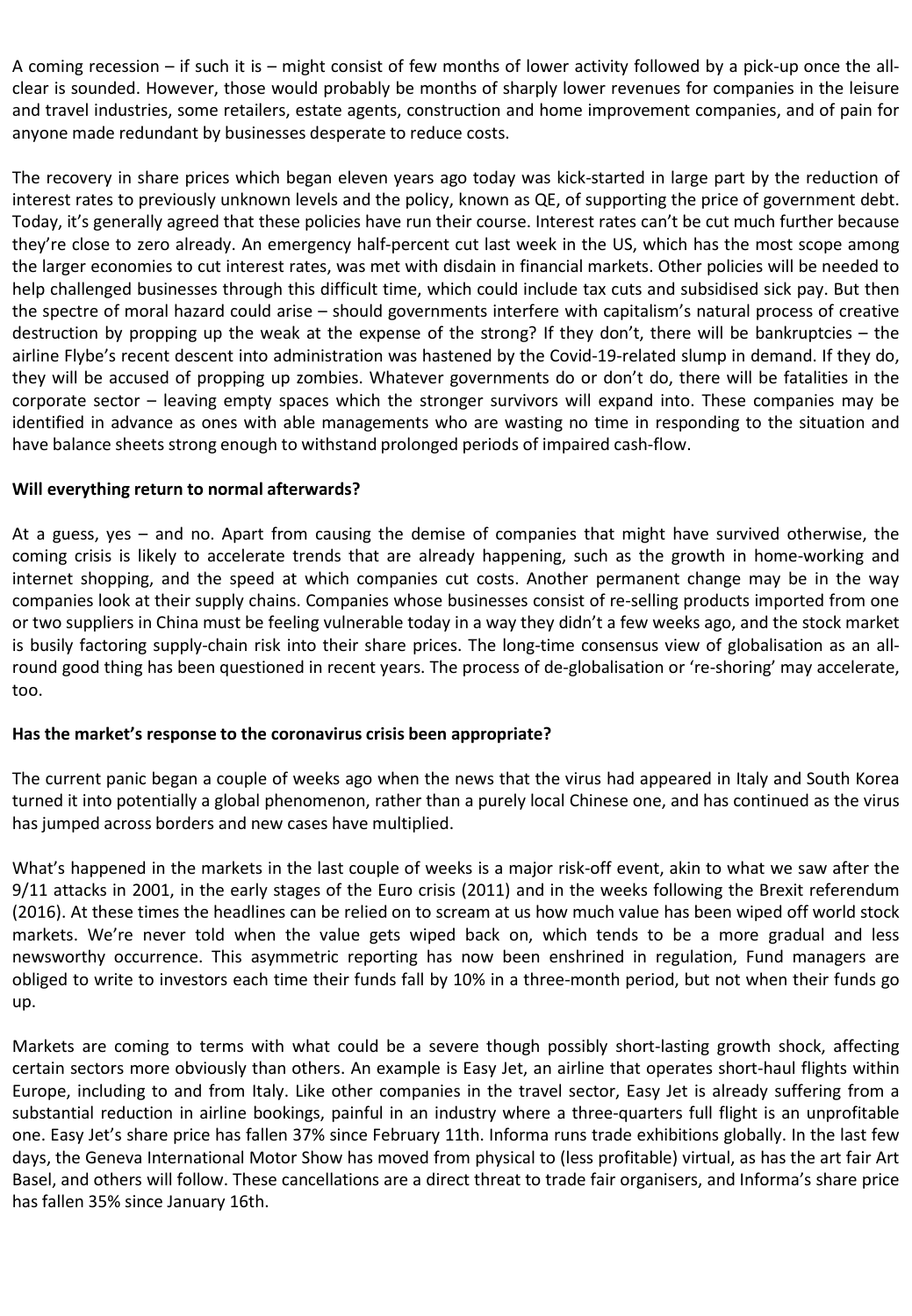In the short term, these substantial movements look justified. Investors with longer time-horizons will be focussing their research on whether such companies are robust enough to withstand perhaps three loss-making quarters, if they can sustain their dividend payments, whether the virus is likely to provoke a permanent alteration in their markets, whether the companies can adapt to such changes and what shape their competitors are in.

Some price movements have come as more of a surprise to us than the ones referred to above. It's interesting how the UK construction sector, universally regarded as un-investable last summer, has become defensive, outperforming the overall market by a substantial margin over the last few weeks.

The same has not been true for the much larger financial sector. Last week, Legal & General announced another record year's profits, together with their highest-ever dividend. The share price has fallen by 29% since February 14th, though not obviously exposed to the trends in travel, leisure or the supply chain mentioned earlier. What has made Legal & General's future cash-flows worth 30% less than they were a month ago? It probably isn't their marketleading pension-de-risking business. Companies' need for pension de-risking is as great as ever, unaffected by the virus. L&G have the UK's largest asset management business, and a fall in share prices translates into lower fees for them. However, L&G's assets under management include a substantial bond portfolio, and the bonds have risen in price, offsetting the shares. The company may experience increased life insurance claims, but some of the claims will be taken care of by reinsurance, and in the aftermath of Covid-19 it's likely that the demand for life insurance will go up, as will premiums. The only obviously negative factor we can think of is that lower interest rates place strain on life assurers' solvency ratios, though L&G are a long way from breaching any solvency rules, and it is improbable that any regulator would impose penalties due to breaches caused by emergency interest rates. It's also possible that investors are concerned about a spike in defaults in Legal & General's bond portfolio. This concern was a major drag on the company's share price during the 2007-9 crisis, though in the event defaults remained at a low level throughout.

The financial sector, to our bemusement, has been a major casualty in the current sell-off, despite being already very cheap, and for the most part well-insulated from the coronavirus storm. Faced with the choice between a UK government bond that gives you an income of 0.5%, and a life insurance company that invests in bonds and pays you over 8.0%, investors are unhesitatingly choosing the bond.

There is an unmistakeable whiff of panic in the air. Panic isn't always the best frame of mind in which to make rational decisions.

#### **The price of oil**

Over the weekend, OPEC (the Organisation of Petroleum Exporting Countries) and its allies tried and failed to agree on production cuts to stabilise the price of oil, which has been falling in anticipation of sharply reduced world demand. The finances of some OPEC countries are so precarious that they resist production cuts even at the risk of creating a glut. On this occasion it appears that Saudi Arabia and Russia failed to agree on deep production cuts, and the Saudis have responded by ramping up production, which exacerbated the growing over-supply. The price of a barrel (42 gallons) of Brent Crude has dropped to \$35, a third of where it was six years ago.

The new price war in the oil market triggered today's turmoil in the stock markets. As might be expected, the biggest losers in the UK were the oil majors BP and Shell, both down by a little less than 20%. On the other hand, a lower oil price acts as a tax cut for consumers. Beneficiaries include airlines, haulage companies, in fact the entire transport sector, and anyone who drives a car. The shares of the beneficiaries didn't rally to offset the oil producers' woes. This somewhat counter-intuitive pattern (the losers lose, but the winners don't gain) can be explained by the fact that the price of oil is often seen as a proxy for the health of the world economy, as well as that to investors in an extreme risk-off mindset, as now, all news is bad news.